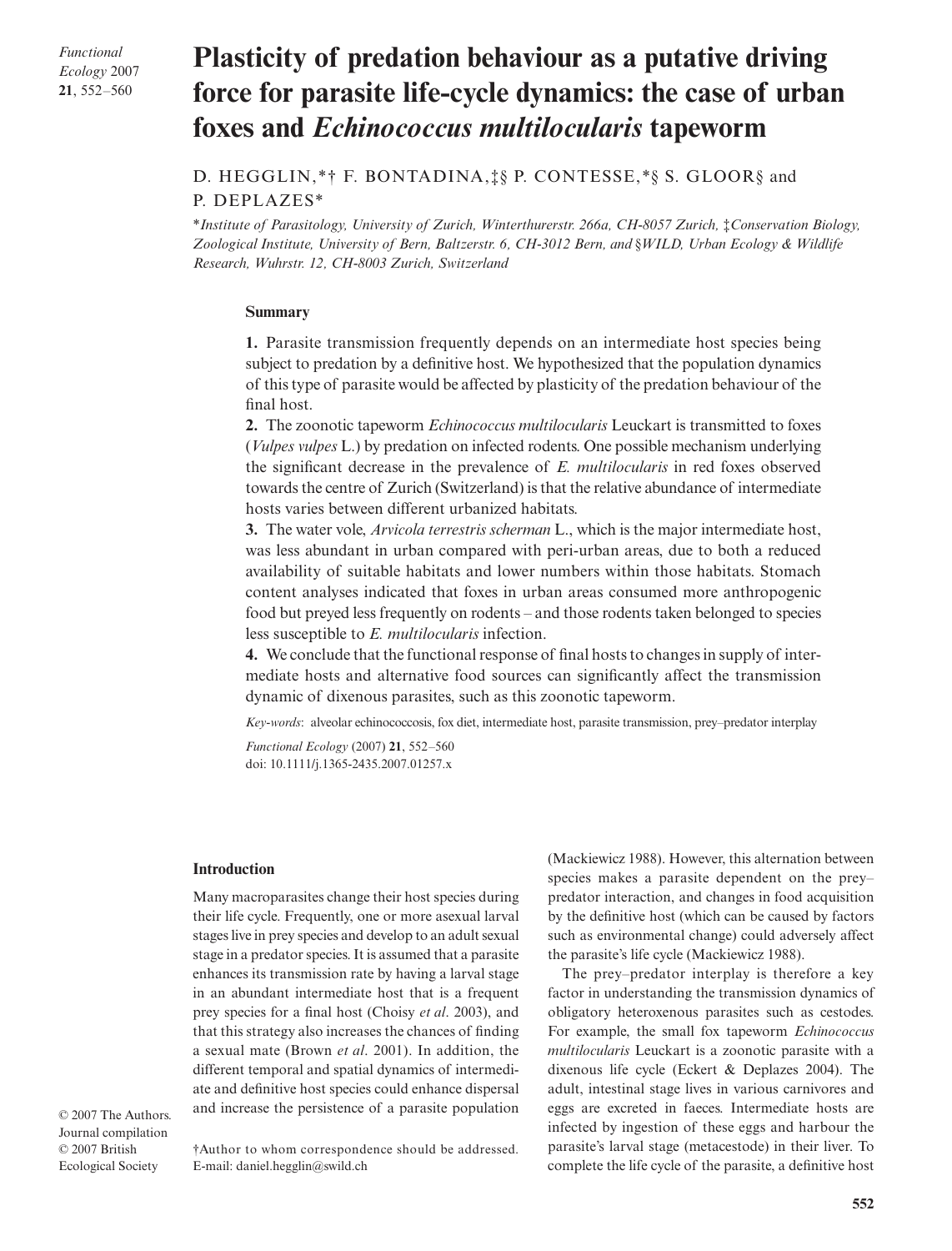*Plastic predation behaviour and parasite transmission*

must ingest fully developed metacestodes by preying on infected intermediate hosts.

In east and central Europe, the main definitive host is the red fox (*Vulpes vulpes* L.), with arvicolid species, predominantly the common vole (*Microtus arvalis* Pallas) and the fossorial form of the water vole (*Arvicola terrestris scherman* L.), acting as intermediate hosts (Eckert 1998). Although *E. multilocularis* is remarkably prevalent in foxes in endemic areas (20–70% individuals are infected), prevalence rates in intermediate species are generally low  $(1-6\%)$  (Eckert 1998), and rarely exceed 20% (Gottstein *et al*. 1996; Henttonen *et al*. 2001) with infection recorded only occasionally in murid rodents (Eckert *et al*. 2001).

Red foxes are the most widespread carnivore species in the Northern Hemisphere. Their behavioural plasticity enables them to live in a wide range of habitats. Their opportunistic feeding behaviour is an important factor in the recent colonization of urban areas (Harris 1981; Doncaster, Dickman & Macdonald 1990; Contesse *et al*. 2004). The high availability of food in urban environments allows urban foxes to live within small home ranges (Doncaster & Macdonald 1991; White, Saunders & Harris 1996; Gloor 2002) and foxes can reach very high densities that are not observed in other habitats (Voigt & Macdonald 1984; Harris & Smith 1987; Baker *et al*. 2000; Gloor 2002).

In the city of Zurich, the prevalence of *E. multilocularis* in foxes varies both temporally and spatially, with the highest prevalence rate (47%) occurring in winter (Hofer *et al*. 2000). Prevalence rates in potential intermediate host species are also variable, being remarkably high in water voles (22%), substantially lower in both common voles (4·9%) and bank voles (*Clethrionomys glareolus* Schreber) (2·4%), and zero in wood mice (*Apodemus sylvaticus* L.) and yellow-necked mice (*Apodemus flavicollis* Melchior) (Stieger *et al*. 2002; unpublished data). These different rodent species exhibit distinct differences in ecology and habitat preferences: arvicolid species (*A. terrestris* and *M. arvalis*) live mainly in meadows and pastures, whereas murid species (e.g. *A. sylvaticus*) prefer bushy habitats with more shelter, such as forests and hedges (Hausser 1995), but can also reach high density in urban habitats such as public parks and residential areas (Dickman & Doncaster 1987). Consequently, we would expect (1) the distribution of rodent species to vary with the size and fragmentation of these key habitat types in the urban environment; (2) that this variation would be reflected in the diet of the red fox; and (3) that this would, in turn, affect the transmission dynamics of *E. multilocularis*.

© 2007 The Authors. Journal compilation © 2007 British Ecological Society, *Functional Ecology*, **21**, 552–560

Central Zurich is a densely built urban area which is ringed by residential areas with more green space; beyond the city border are rural areas dominated by forests and agriculture. Within the urban area a high supply of anthropogenic food is available for urban foxes (Contesse *et al*. 2004). Thus we made the following predictions: (1) the supply of suitable habitat for

voles – and thus their availability – decreases from periurban areas towards urban areas; (2) as a functional response, foxes in urban areas would consume fewer voles and more anthropogenic food sources than in the adjacent peri-urban area; and (3) the prevalence of *E. multilocularis* in foxes would correspond to the predation rate of suitable intermediate hosts.

# **Methods**

# **STUDY AREA**

The political community of Zurich covers 92 km<sup>2</sup>, with 360 000 human inhabitants, and consists of 53% built-up area, 24% forest, 17% agricultural land and 6% water (Anonymous 2000). The built-up area and the lake are situated in the centre, while the agricultural areas and the forests are located in the urban periphery. The study area was therefore divided into three zones, with the central urban and outer peri-urban zones (39 and 20% of the area) separated by a border zone (41%; Fig. 1). The urban zone contained little green space, and we defined its limit by a line following properties where buildings were in daily use and which were no more than 100 m from the next such building. The border zone was a 500-m-wide belt, extending 250 m either side of this boundary, which consisted mostly of residential areas, allotment gardens, cemeteries, sports fields and public parks. The peri-urban zone consisted of forests, fields, pastures and meadows, which are intensively used for recreational activities.

An extensive telemetry study in the city of Zurich has demonstrated that resident foxes rarely range between the urban and the peri-urban zones (Minimal Convex Polygon (MCP) home range sizes of  $28.8 \pm 22.7$  ha for females and  $30.8 \pm 11.0$  ha for males; Gloor 2002). Correspondingly, significant differences in the prevalence rates of *E. multilocularis* in foxes have been detected over distances of just 500 m (Hegglin, Ward & Deplazes 2003).

# **INTERMEDIATE HOSTS: HABITAT** AVAILABILITY AND DENSITY ESTIMATES

Habitat suitability for the arvicolid species *A. terrestris* and *M. arvalis* was assessed by calculating the area of meadows and pastures on-screen with the help of the GIS software package  $\text{ARCVIEW}$  3.3 (Environmental Systems Research Institute, Redlands, CA, USA). The relative population density of *A. terrestris* and *M. arvalis* was calculated according to Giraudoux *et al*. (1995) and Quéré *et al*. (2000), respectively. The methods are based on counting superficial signs of the activity of the two rodent species on predefined transects. The fossorial form of *A. terrestris* builds extended subterraneous burrow systems, which are accompanied by superficial earth tumuli. The common vole establishes clearly visible runways above the ground, where they also deposit their faeces. A total of 35 1-m-wide transects were paced out

#### **553**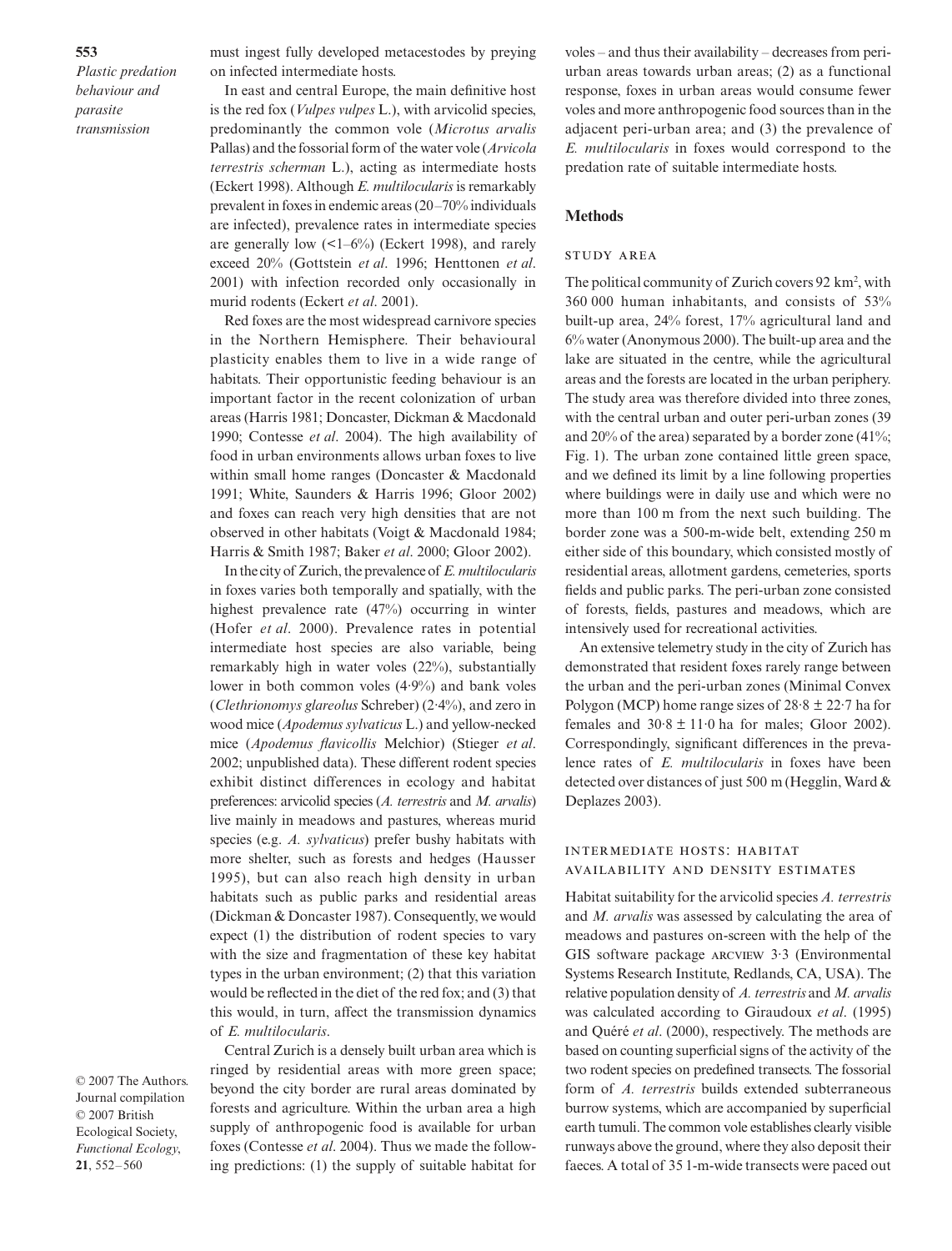

**Fig. 1.** Distribution of foxes (places shot or found dead) in the urban, border and peri-urban zones of the city of Zurich. Dots represent (a) foxes that had remains of arvicolid rodents, murid rodents or no rodents in their stomach (*N* = 450); (b) foxes with and without *Echinococcus multilocularis* infection (*N* = 582).

by the same observer (each 200 steps long, about 150 m) and at randomly selected locations in meadows and pastures (10 transects in the urban, 13 in the border and 12 in the peri-urban zone), and the proportion of 10-step intervals with tumuli of *A. terrestris* or faeces of *M. arvalis* was used as relative index of abundance for the two species (ranging from 0 to 100%). All transects were walked in the period 2–19 December 2003, when vegetation was low and the bare ground was visible.

# DEFINITIVE HOST: PREDATION ON INTERMEDIATE HOSTS AND CONSUMPTION OF ANTHROPOGENIC FOOD

The game wardens of the city of Zurich collected and recorded all foxes shot or found dead between January 1996 and June 2001 (*n* = 789). The foxes were categorized as urban (31%), border (49%) or peri-urban (19%) according to the site of their collection, as well as by season of collection [spring (March–June, 16% of the sample), summer/autumn (July–October, 35%) and winter (November–February, 49%)], sex (equal numbers of males and females) and age (younger than 1 year *vs* 1 year or older, determined according to Kappeler 1991: 55% juveniles, 45% adults.

After dissection of the stomach of each fox, the contents were washed in a sieve and possible remains of rodents were separated (for details see Contesse *et al*. 2004). Stomachs that contained <2 ml were classified as empty. Rodents were identified to species level according to Niethammer & Krapp (1982), if recognizable feet, tails or teeth were present. The keys of Day (1966) and Teerink (1991) were used to identify species by their hairs. A subset of 402 of these fox stomachs were analysed for remains of food of anthropogenic

origin (Contesse *et al*. 2004). For this study, a fox was classified as having consumed anthropogenic food when its stomach contained at least one of the following: scavenged meat (processed meat and bones), other scavenge (mainly vegetable kitchen waste, processed food), pets and domestic stock, pet food or bird seed (bird-feeding mixtures).

# PARASITE: PREVALENCE IN DEFINITIVE **HOST**

Of the 789 foxes, 582 were used for parasitological analyses. Foxes collected after April 2000 were excluded because anthelmintic baits had been distributed in parts of the study area as part of a study on the control of *E. multilocularis*.

*Echinococcus multilocularis* infection in foxes was detected by the sedimentation and counting technique (for details see Hofer *et al*. 2000). Briefly, the small intestine was cut longitudinally and shaken in 0·9% NaCl solution. The sediment was washed by a standardized procedure of repeated dilution, shaking and decanting in a glass bottle, then small portions (about 5–10 ml) were examined in square Petri dishes for the presence of *E. multilocularis*.

# STATISTICAL ANALYSIS

Density indices for *A. terrestris* and *M. arvalis* could not be normalized and were compared between the three zones using the non-parametric Kruskal–Wallis test. Dunn's *post hoc* tests were performed to identify significant differences between zones.

Feeding behaviour of foxes and prevalence rates of *E. multilocularis* in foxes can be affected not only by

© 2007 The Authors. Journal compilation © 2007 British Ecological Society, *Functional Ecology*, **21**, 552–560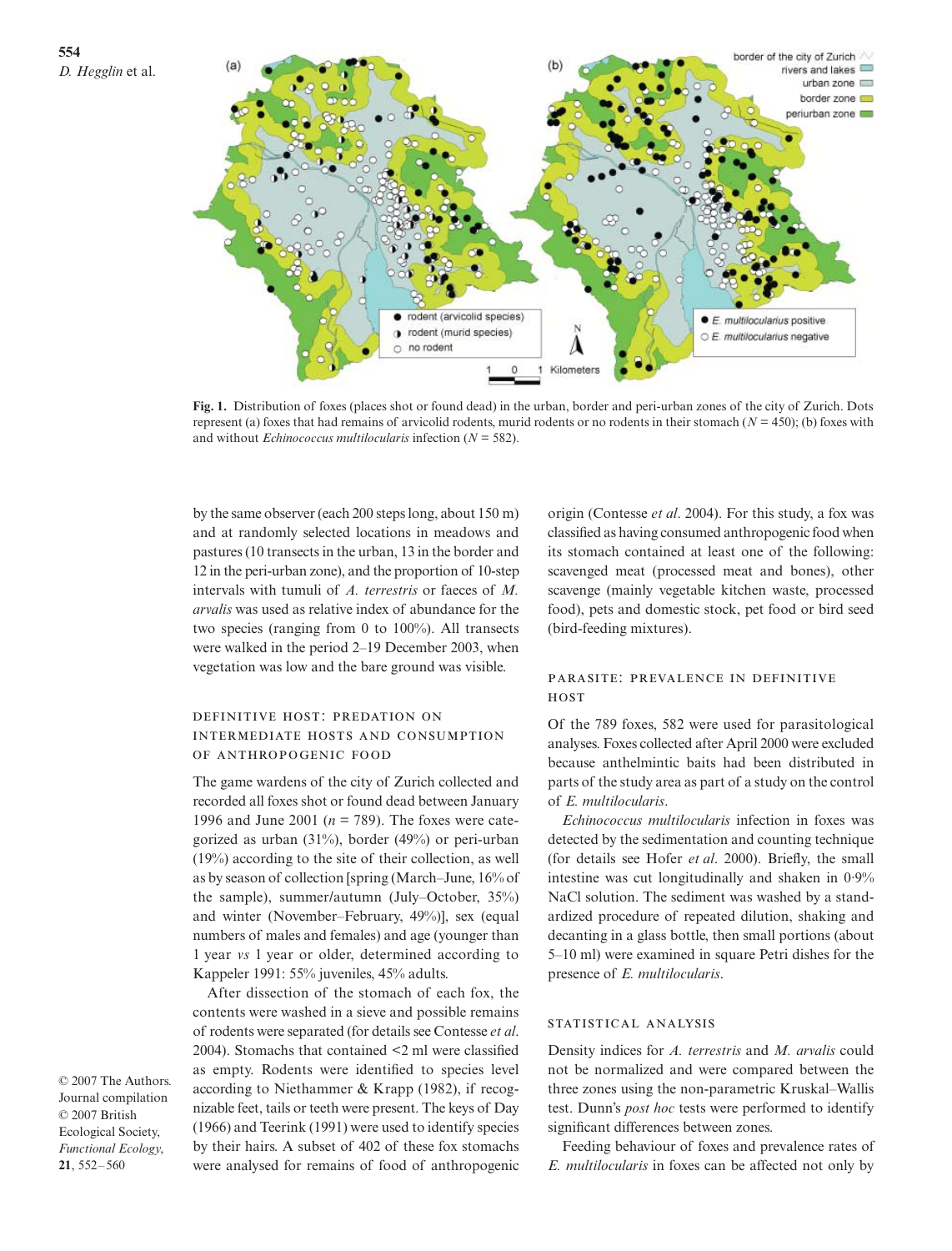*Plastic predation behaviour and parasite transmission*

spatial factors, but also by temporal (season, year; Weber & Aubry 1993; Stieger *et al*. 2002) and individual factors (age, sex; Tackmann *et al*. 1998). Logistic regressions were used for modelling predation rates on rodents in general (and voles in particular), the consumption rate of anthropogenic food and the prevalence rates. The factors zone, season and age were selected as the most promising independent variables for the modelling procedure. Furthermore, the age  $\times$ season interaction was considered because the age structure of a fox population varies during seasons, with most young foxes in spring and fewest in winter. The age  $\times$  zone interaction was included because hunting pressure was lower in the built-up areas than in the urban periphery (unpublished data), and this may have caused differences in the age structure of the fox population between the zones.

We fitted logistic regression models using all possible combinations of the selected predictor variables (zone, season, age, age  $\times$  season, age  $\times$  zone), but only models that significantly explained variation in the data set (log-likelihood ratio test) were included in the modelselection process. Best models were then selected using Akaike's information criterion (AIC; Akaike 1973; Burnham & Anderson 1998) corrected for small sample sizes (AICc, Burnham & Anderson 1998). The model with the lowest AICc can be viewed as the most parsimonious. Models with ∆AICc < 2 compared with the model with the lowest AICc were selected. We then calculated Akaike model weights (Burnham & Anderson 1998) to determine the degree to which a model is supported by the data. Weights of selected models sum to 1 by definition, and higher weights indicate better explanatory power.

To evaluate the relative importance of each explanatory variable, the AICc weights were summed up over all models where that variable was present. A variable that is included in all selected models sums up to 1, whereas a variable present in just one model gets the value of the corresponding model. Subsequently, the variables were ranked according to the resulting AICc weight sums. Odds ratios and their 95% confidence interval are given for the best of the selected models. An odds ratio of 1 indicates that an event is equally likely in both groups. Therefore the only factors that were interpreted were those that comprised at least one odds ratio with a 95% CI that did not include 1.

Statistical analyses were conducted using  $SPSS 10-0$ (Norusis 1986). The fit of the logistic regression models were tested by likelihood ratio and Hosmer–Lemeshow goodness-of-fit tests. The minimal *P* value ( $P_{\text{min}}$ ) of the Hosmer–Lemeshow goodness-of-fit tests and the maximal *P* value  $(P_{\text{max}})$  for the likelihood ratio tests are given for the selected models. To express the sensitivity and specificity of the best models, receiver operating characteristic analyses were performed and threshold probabilities were determined by minimizing the absolute value of the difference between sensitivity and specificity (Cantor *et al*. 1999).

© 2007 The Authors. Journal compilation © 2007 British Ecological Society, *Functional Ecology*, **21**, 552–560

### **Results**

# **INTERMEDIATE HOSTS: HABITAT** AVAILABILITY AND DENSITY ESTIMATES

Meadows and pastures comprised a substantially greater proportion of the border (18·4%) and periurban (12 $\cdot$ 0%) zones than the urban zone (1 $\cdot$ 5%; Fig. 2a). The relative abundance of *A. terrestris* differed significantly between the three zones (Kruskal–Wallis test:  $\chi^2 = 10.5$ , df = 2,  $P < 0.01$ ), being significantly higher in the border area (41·5%) than in the urban area (8·5%; Fig. 2b, Dunn's *post hoc* test, *P* < 0·05). The index of relative abundance of *M. arvalis* was much lower than that observed for *A. terrestris* and did not differ significantly between the three zones (Kruskal– Wallis test:  $\chi^2 = 0.1$ , df = 2,  $P > 0.1$ ).

# DEFINITIVE HOST: PREDATION ON INTERMEDIATE HOSTS AND CONSUMPTION OF ANTHROPOGENIC FOOD

Of the 789 stomachs analysed, 339 were empty. Only fox stomachs with content were considered for our analyses ( $N = 450$ ). Remains of rodents were detected in 95 stomachs (21%). Of the 97 remains recorded (some stomachs contained more than one species), 56 originated from arvicolids (21, 22 and 13 remains of the genera *Arvicola*, *Microtus* and *Clethrionomys*, respectively); 32 from murids (26, four and two remains of the genera *Apodemus*, *Mus* and *Rattus*, respectively); three from the red squirrel (*Sciurus vulgaris*) and six from unidentified rodents.

The model-selection process to explain predation by foxes on rodents yielded eight logistic-regression models, all showing significant zonal variations (Table 1). The adequacy of all these multivariate models was supported with non-significant results from the Hosmer–Lemeshow goodness-of-fit test  $(P_{\min} = 0.60)$ and significant results from the log-likelihood ratio test  $(P_{\text{max}} = 0.004)$ . Ranking of the independent variables revealed zone as the most relevant factor (AICc weight sum = 1), followed by season (0.70), age (0.65), and the interaction terms for zone  $\times$  age (0.33) and season  $\times$ age  $(0.17)$ . The best model comprised the two factors zone and season, while zone was the only factor with 95% confidence intervals of the odds ratios that did not include 1 (urban and border zone *vs* peri-urban zone; Table 2). In the urban and peri-urban zones, 16·5 and 18·8%, respectively, of stomachs contained rodents compared with 39·7% in the peri-urban zone (Fig. 2c).

A second model-selection process, based only on stomachs with rodent remains, was used to explain the fox predation rate on voles ( $N = 95$ ), and yielded two models (Hosmer–Lemeshow goodness-of-fit test:  $P_{\min}$  = 0.93; log-likelihood ratio test,  $P_{\text{max}} = 0.003$ ). Again, zone turned out to be the most relevant factor (AICc weight sum = 1), followed by season  $(0.27)$ . No other factor entered the selected models (Table 1). The

#### **555**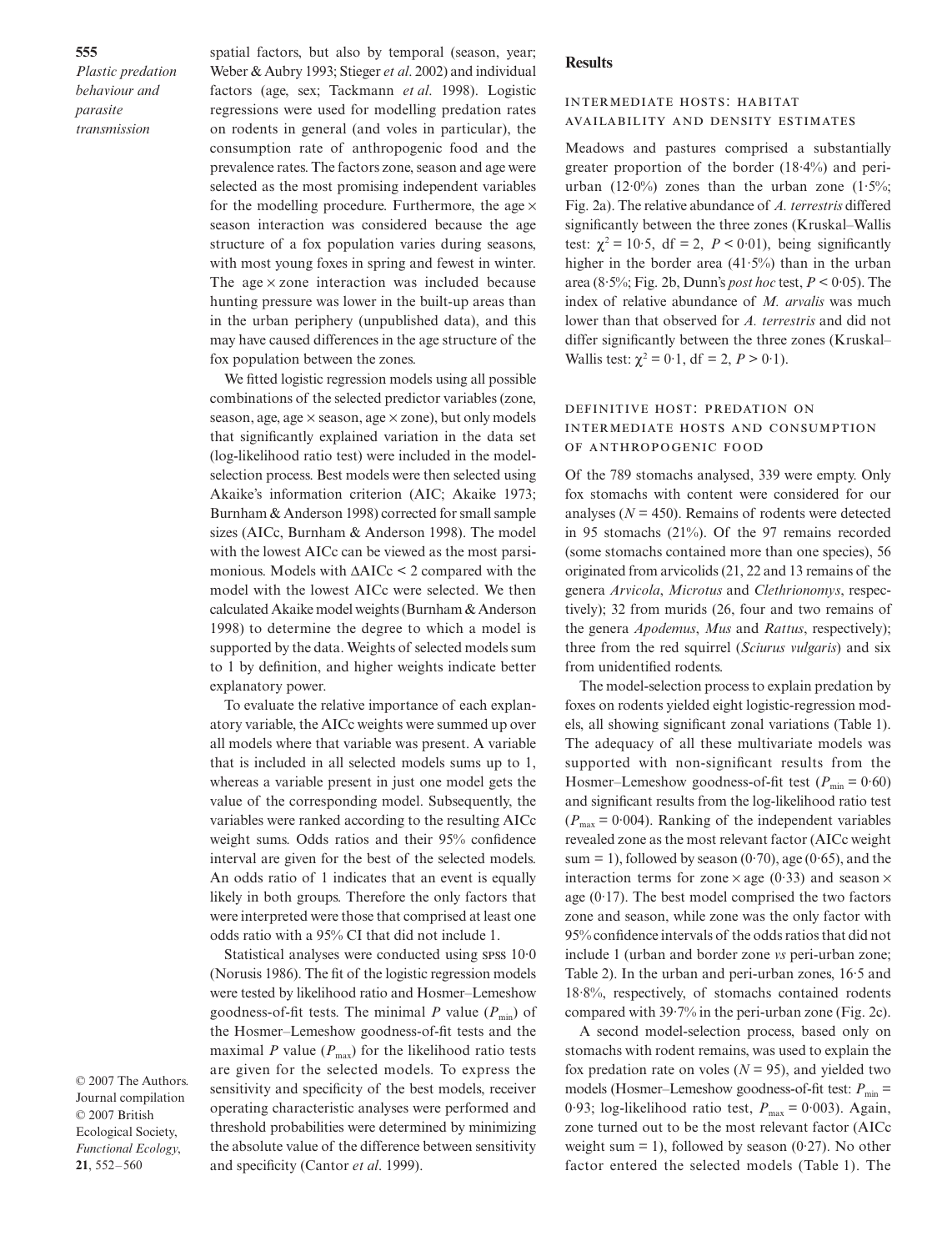

**Fig. 2.** Zonal variation of parameters relevant for the life cycle of *Echinococcus multilocularis* (see Methods for definition of the peri-urban, border and urban zones). (a) Proportion of area covered by meadows and pastures; (b) density index for *Arvicola terrestris* and *Microtus arvalis* [box plots with median, interquartile range and 10–90% whiskers: portion of intervals with signs of *A. terrestris* (grey) and of *M. arvalis* (black), respectively; *N* = 35 transects]; (c) portion of fox stomachs with remains of rodents ( $N = 450$  non-empty fox stomachs); (d) proportion of arvicolid species in fox stomachs containing rodents ( $N = 95$  fox stomachs with rodents); (e) proportion of anthropogenic food in fox stomachs ( $N = 202$  fox stomachs with content); (f) prevalence of *E. multilocularis* in foxes (*N* = 582 foxes). Bars in (a) represent absolute areas, therefore no statistical analysis was performed. Data from (b) were analysed using a Kruskal–Wallis test and Dunn's *post hoc* test (\*, *P* < 0·05); (c–f) were analysed by binary logistic regressions (Table 2).

best model comprised only the factor zone (Table 2). The proportion of rodents belonging to the Arvicolidae (*Arvicola*, *Microtus* and *Clethrionomys*) was less than half in the urban zone compared with the border and peri-urban zones (30·4 *vs* 68·3 and 70·4%; Figs 1a and 2d).

A total of 202 of the 402 fox stomachs investigated for anthropogenic food contained food remains. Remains of anthropogenic food were found in 151 of these stomachs (74·8%). Only one model (Hosmer– Lemeshow goodness-of-fit test, *P* = 0·99; log-likelihood ratio test,  $P = 0.003$ ) with the independent factors age and zone remained after the model-selection process (Table 1). A higher proportion of fox stomachs contained food from anthropogenic food sources in the urban zone (86·8%; Fig. 2e) than in the peri-urban zone  $(61.7\%;$  Table 2).

© 2007 The Authors. Journal compilation © 2007 British Ecological Society, *Functional Ecology*, **21**, 552–560

# PARASITE PREVALENCE IN DEFINITIVE HOST

A total of 582 fox intestines were analysed for *E. multilocularis* infections. Three models explained best prevalence rates in foxes (Hosmer–Lemeshow goodnessof-fit test,  $P_{\text{min}} = 0.41$ ; log-likelihood ratio test,  $P_{\text{max}}$  < 0·001). All included the factors zone and season (Table 1). Accordingly, the ranking of the independent variables revealed zone and season as the most relevant factors (AICc weight sum  $= 1$  for both), followed by age and season  $\times$  age (0.69 for both), and zone  $\times$  age (0·45). The best model comprised all factors that were added to the model-selection procedure (Table 2). However, the odds ratio 95% CIs of season and age comprised 1, and were therefore not interpreted (Table 2). The prevalence rates in foxes decreased from the periurban  $(62.9\%)$  to the border  $(39.5\%)$  and the urban zones (16·5%' Fig. 2f). The interaction term zone  $\times$  age revealed that this decrease was more pronounced for adult foxes (63 $\cdot$ 1% peri-urban, 41 $\cdot$ 2% border and 7 $\cdot$ 5% urban zone) than for juvenile foxes (62·6% peri-urban, 37·6% border and 19·2% urban zone). Furthermore, seasonal changes of prevalence rates proved to be more pronounced in juvenile (13·2% spring, 20·4% summer/ autumn and 56·7% winter) than in adult foxes (28·9% spring, 31·0% summer/autumn and 50·0% winter).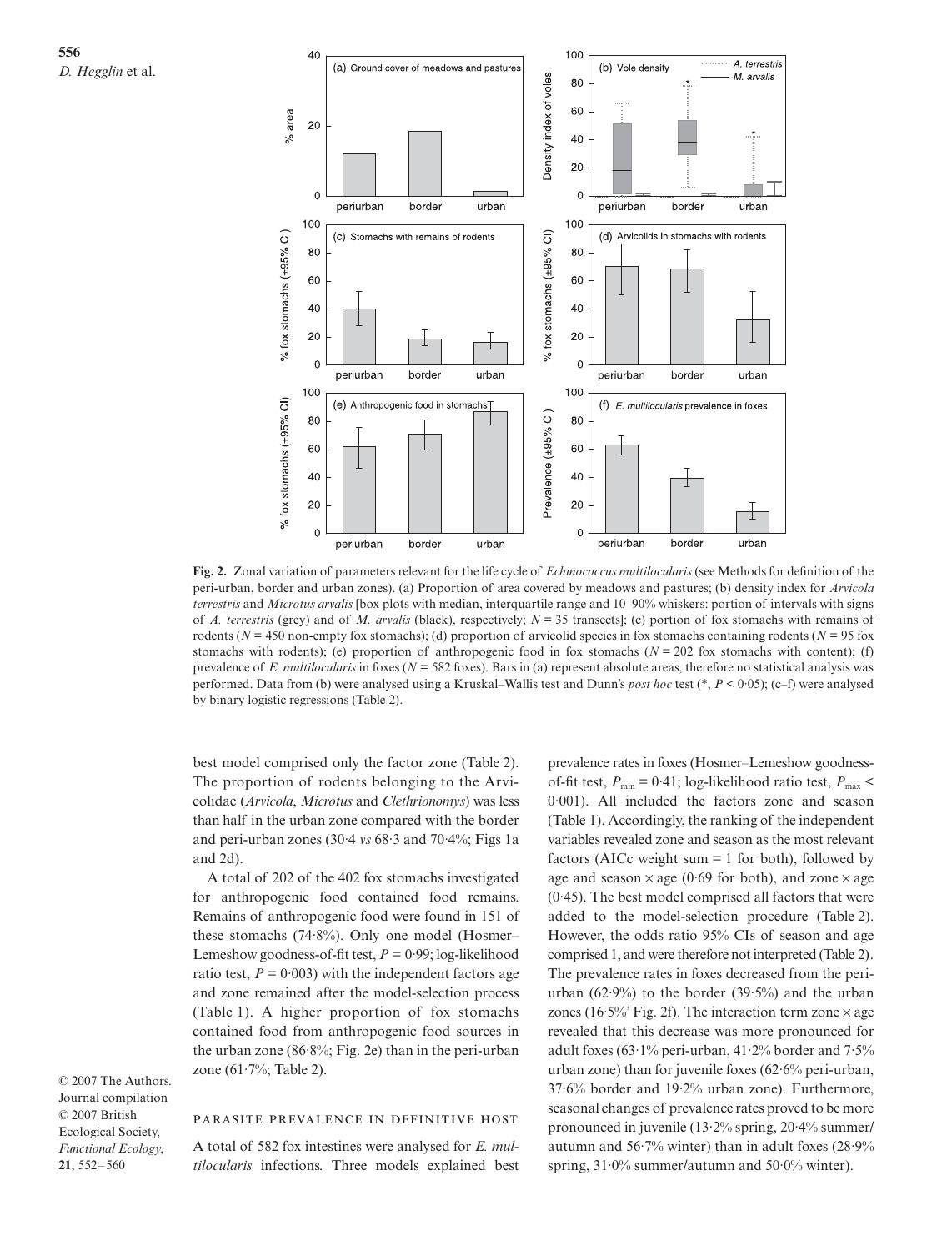**557 Table 1.** Results from logistic-regression model selection to explain (a) predation by foxes on rodents ( $N = 450$  fox stomachs with content); (b) proportion of arvicolids in predated rodents  $(N - 55)$  fox stomachs with rodents), (c) consumption or anthropogenic food  $(N = 202)$  fox stomachs with content); (d) prevalence rates of *Echinococcus multilocularis* in foxes  $(N = 582$  fox intestines) predated rodents  $(N = 95$  fox stomachs with rodents); (c) consumption of

| Model                                                     | AICc   | $\triangle AICc$ | Weight |  |
|-----------------------------------------------------------|--------|------------------|--------|--|
| (a) Predation on rodents ( $N = 450$ )                    |        |                  |        |  |
| Zone, season                                              | 2.18   | 0.00             | 0.22   |  |
| Zone, season, age, zone $\times$ age                      | 2.70   | 0.52             | 0.17   |  |
| Zone, season, age                                         | 3.12   | 0.94             | 0.14   |  |
| Zone                                                      | 3.42   | 1.24             | 0.12   |  |
| Zone, age                                                 | 3.98   | 1.80             | 0.09   |  |
| Zone, season, age, season $\times$ age                    | 4.06   | 1.88             | 0.09   |  |
| Zone, age, zone $\times$ age                              | 4.13   | 1.94             | 0.08   |  |
| Zone, season, age, zone $\times$ age, season $\times$ age | 4.16   | 1.98             | 0.08   |  |
| (b) Predated arvicolid rodents ( $N = 95$ )               |        |                  |        |  |
| Zone                                                      | 26.78  | 0.00             | 0.73   |  |
| Zone, season                                              | 28.75  | 1.97             | 0.27   |  |
| (c) Anthropogenic food $(N = 202)$                        |        |                  |        |  |
| Zone, age                                                 | 22.08  | 0.00             | 1.00   |  |
| (d) Prevalence rates ( $N = 582$ )                        |        |                  |        |  |
| Zone, season, age, zone $\times$ age, season $\times$ age | 103.23 | 0.00             | 0.45   |  |
| Zone, season                                              | 103.94 | 0.70             | 0.32   |  |
| Zone, season, age season $\times$ age                     | 104.51 | 1.27             | 0.24   |  |

AICc, the Akaike information criterion corrected for small sample sizes and ∆AICc, the difference in AICc to the best model, are given. Weight indicates relative support of a particular model compared with the other models, higher values indicating better support. Selected models with ∆AICc < 2 were used for model averaging (Table 2).

# **Discussion**

Parasites depending on a prey–predator system are limited to locations where the distributions of definitive and intermediate hosts intersect. Their occurrence and persistence depend on the availability of host species and the specific environmental conditions that enable the survival of free-living stages.

Our data indicate that the supply of intermediate hosts for *E. multilocularis* is strongly reduced in urban areas. The intermediate hosts *A. terrestris* and *M. arvalis* are strongly associated with meadows and pastures (Hausser 1995), but these habitats were 12·3 times less abundant in the urban area than in the adjacent border area (Fig. 2a). Furthermore, meadows and pastures sustained substantially lower densities of *A. terrestris* in the urban zone (Fig. 2b), possibly because of the increased fragmentation of these habitats, which would affect the connectivity of subpopulations, and because of the lower dispersal potential of arvicolid species relative to murid species (Dickman & Doncaster 1989). Consequently, the rodent community in the urban zone is likely to consist of a substantially greater proportion of murid species.

Predation by foxes on *A. terrestris* and *M. arvalis* correlates in general with the abundance of these two prey species (Weber & Aubry 1993; Kjellander & Nordström 2003), with foxes switching to alternative prey when voles become rare (Kjellander & Nordström

| Table 2. Odds ratios (OR), 95% confidence intervals (CI), threshold probabilities, sensitivities and specificities of the best models (for N see Table 1) |
|-----------------------------------------------------------------------------------------------------------------------------------------------------------|
|-----------------------------------------------------------------------------------------------------------------------------------------------------------|

| Model factors                                               | (a) Predation<br>on rodents |                          | (b) Predated<br>arvicolid rodents |                          | (c) Anthropogenic<br>food |                          | (d) Prevalence<br>rates |                |
|-------------------------------------------------------------|-----------------------------|--------------------------|-----------------------------------|--------------------------|---------------------------|--------------------------|-------------------------|----------------|
|                                                             | <b>OR</b>                   | 95% CI                   | <b>OR</b>                         | 95% CI                   | <b>OR</b>                 | 95% CI                   | <b>OR</b>               | 95% CI         |
| Zone                                                        |                             |                          |                                   |                          |                           |                          |                         |                |
| Urban vs peri-urban                                         | 0.30                        | $0.15 - 0.61$            | 0.17                              | $0.05 - 0.54$            | 4.81                      | $1.92 - 12.0$            | 0.05                    | $0.02 - 0.17$  |
| Border vs peri-urban                                        | 0.35                        | $0.19 - 0.64$            | 0.89                              | $0.31 - 2.56$            | 1.74                      | $0.79 - 3.84$            | 0.46                    | $0.25 - 0.85$  |
| Season                                                      |                             |                          |                                   |                          |                           |                          |                         |                |
| Spring vs winter                                            | 0.46                        | $0.20 - 1.09$            |                                   |                          |                           |                          | 0.70                    | $0.30 - 1.67$  |
| Summer/autumn vs winter                                     | 1.15                        | $0.68 - 1.94$            |                                   |                          |                           |                          | 0.78                    | $0.38 - 1.61$  |
| Age (juvenile vs adult)                                     |                             |                          |                                   |                          | 0.55                      | $0.27 - 1.10$            | 1.17                    | $0.65 - 2.11$  |
| Zone $\times$ age                                           |                             |                          |                                   |                          |                           |                          |                         |                |
| Urban $\times$ juvenile <i>vs</i> peri-urban $\times$ adult |                             |                          |                                   |                          |                           |                          | 4.76                    | $1.26 - 17.39$ |
| Border $\times$ juvenile vs peri-urban $\times$ adult       |                             |                          |                                   |                          |                           |                          | 1.29                    | $0.55 - 3.07$  |
| Season $\times$ age                                         |                             |                          |                                   |                          |                           |                          |                         |                |
| Spring $\times$ juvenile vs peri-urban $\times$ adult       |                             |                          |                                   |                          |                           |                          | 0.23                    | $0.06 - 0.89$  |
| Summer/autumn $\times$ juvenile vs winter $\times$ adult    |                             |                          |                                   |                          |                           |                          | 0.36                    | $0.14 - 0.91$  |
| Constant                                                    | 0.67                        | $\overline{\phantom{0}}$ | 2.36                              | $\overline{\phantom{0}}$ | 2.04                      | $\overline{\phantom{0}}$ | 1.75                    |                |
| Threshold probability                                       |                             | 0.201                    |                                   | 0.481                    |                           | 0.726                    |                         | 0.419          |
| Sensitivity                                                 |                             | 0.516                    |                                   | 0.854                    |                           | 0.645                    |                         | 0.715          |
| Specificity                                                 |                             | 0.673                    |                                   | 0.475                    |                           | 0.490                    |                         | 0.627          |

*Functional Ecology*, (a) Predation by foxes on rodents; (b) proportion of arvicolids in predated rodents; (c) consumption of anthropogenic food; (d) prevalence rates of **21**, 552–560 *Echinococcus multilocularis* in foxes.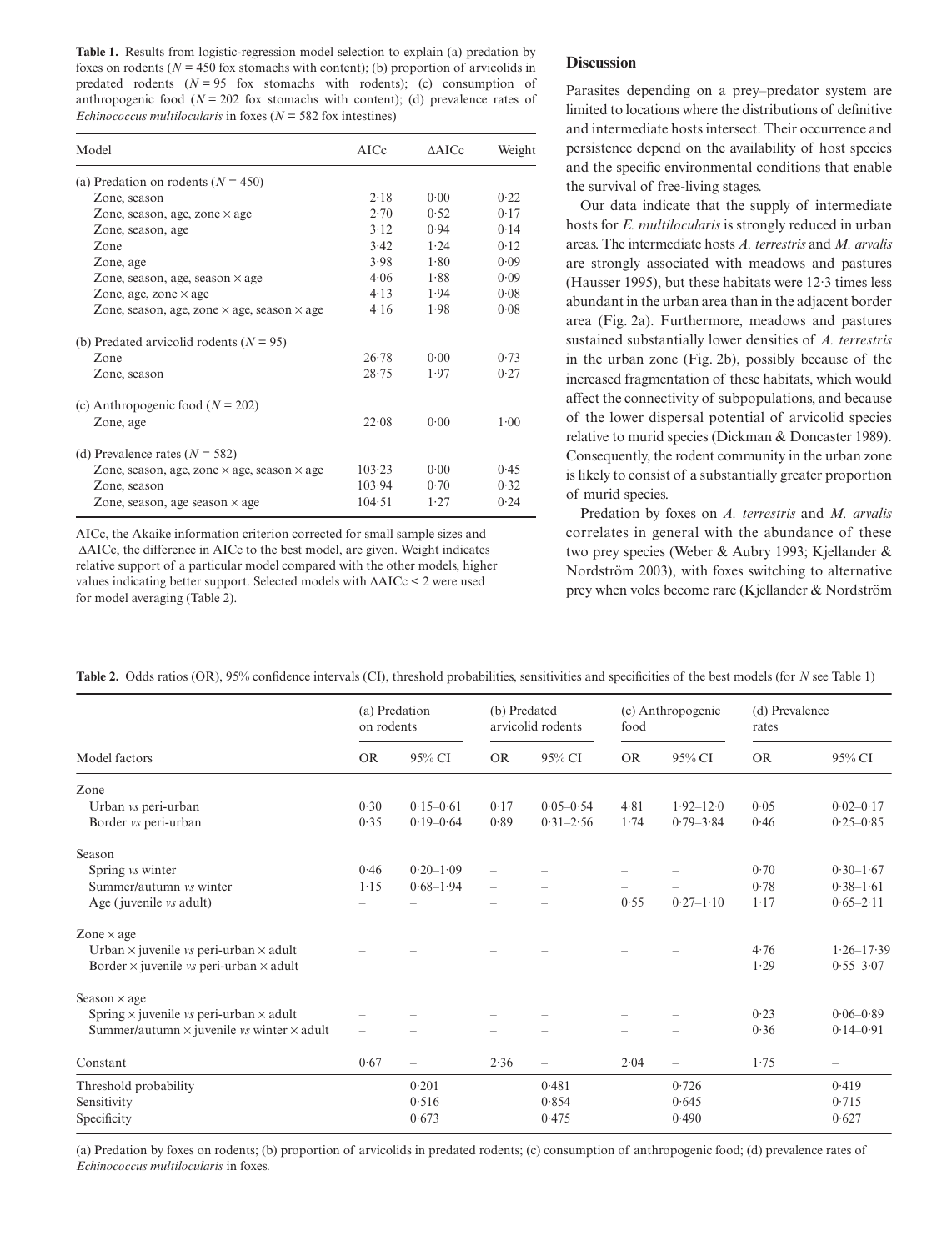2003). Few signs of the arvicolid *M. arvalis* were detected in the meadows and pasture investigated here, although we recorded *M. arvalis* as frequently as *A. terrestris* in fox stomachs. Despite their dietary plasticity, different studies point out that foxes show preferences for certain prey species (Macdonald 1977; Green 2002). *Microtus* species appear to be more attractive than other arvicolid species, and arvicolid species in general are more attractive than murid species (Macdonald 1977). Correspondingly, we found that the decrease in predation on vole species (Fig. 2c,d) was much less pronounced than one would expect given the observed decrease in the supply of vole prey towards the city centre (Fig. 2a,b).

Nevertheless, in accordance with prediction 2, the analyses of stomach content indicate that foxes can shift their diet to murid species (which are less susceptible to *E. multilocularis* infection) if arvicolid species are rare (Fig. 2d). In addition, the total predation rate on rodents was significantly lower for foxes in urban areas than for foxes in the urban periphery, further reducing the total uptake of intermediate hosts (Fig. 2c). This functional response may be caused by the surplus of anthropogenic food accessible to foxes in urban areas, reflected in the increased contribution of such items to the fox diet (Fig. 2e).

A high amount of anthropogenic food available enables foxes to fulfil their requirements within small home ranges encompassing not more than 30 ha (Gloor 2002). We have shown in a preceding experimental study that this small-scale spatial organization of urban foxes is reflected in a low spatial dynamic of the life cycle of *E. multilocularis*. In six areas, each 1 km<sup>2</sup>, foxes were dewormed regularly by the delivery of anthelmintic baits over 2 years. However, the effect of this treatment was detectable only within a range of 500 m around the baiting areas (Hegglin *et al*. 2003). This finding corresponds to the manifold decrease of *E. multilocularis* prevalence within a distance of not more than 500 m along the urban periphery (prediction 3; Fig. 2f). Hence we believe that the low supply of suitable intermediate hosts and the high levels of anthropogenic food sources available, combined with the resulting small-scale spatial organization of urban foxes, are responsible for the pronounced differences in the prevalence of *E. multilocularis* over small distances.

Conversely, however, anthropogenic food sources could enhance the transmission of *E. multilocularis* by increasing host densities. In urban areas, fox densities can exceed 10 adults per  $km^2$ , much higher than observed in rural areas (Baker *et al*. 2000; Gloor 2002). Thus the transmission of *E. multilocularis* could be especially intense in the transition zone between urban and peri-urban areas where high fox population densities are sustained by high anthropogenic food resources and suitable habitat for arvicolid species is abundant (Deplazes *et al*. 2004).

© 2007 The Authors. Journal compilation © 2007 British Ecological Society, *Functional Ecology*, **21**, 552–560

Our results suggest that the temporal and spatial dynamics of *E. multilocularis*is also affected by the age structure of fox populations. In juvenile foxes, the spatial variation of the prevalence rates was less pronounced than in adult foxes. This may reflect the spatial behaviour of juvenile foxes, which frequently show exploratory behaviour and/or disperse before they establish a territory. Furthermore, dispersion occurs mainly during late autumn and winter (Trewhella 1988), the period when the prevalence in juvenile foxes was highest in our study. Thus juvenile foxes may have best access to voles, and their roaming behaviour may play an important role in the spread of this parasite.

The larval stage of *E. multilocularis* can cause human alveolar echinococcosis, a severe helminthic zoonosis which is fatal if left untreated (Ammann & Eckert 1995). However, low incidence rates of human alveolar echinococcosis have been recorded in Europe to date (Kern *et al*. 2003). Apart from individual risk factors (e.g. owning dogs, living in a farmhouse; Kern *et al*. 2004), ecogeographical factors such as a high vole densities appear to increase the risk for human alveolar echinococcosis (Viel *et al*. 1999). The growing fox population in Western Europe (Chautan, Pontier & Artois 2000), and the newly observed colonization of urban habitats in many central European cities (Gloor *et al*. 2001), raise concern about the risk of a possible increased infection pressure for this disease in densely populated areas (Eckert & Deplazes 2004). Therefore knowledge about the factors affecting the population dynamic of this zoonotic parasite is relevant to public health.

This study confirmed our predictions that the relative supply of arvicolids does correlate with the predation of foxes on these rodent species and, as a consequence, corresponds with the spatial differences in the prevalence of *E. multilocularis* in foxes. Our results support the hypothesis that the supply of prey species, acting as intermediate hosts, and the abundance of alternative food sources, can significantly affect the population dynamics of dixenous parasites and confirm the crucial role of plasticity in predation behaviour of definitive hosts for this type of parasite. Hence the functional response of final hosts to a varying supply of intermediate hosts and alternative food sources can be considered as a key factor for the transmission dynamics of parasites that depend on a predator–prey interplay.

#### **Acknowledgements**

We thank Christian Stauffer and the game wardens of the city of Zurich for their generous collaboration. Valuable comments of Alexander Mathis, Michael Schaub, Paul Torgerson, Nigel Yoccoz and an anonymous referee greatly helped to improve the manuscript. This investigation was carried out in the context of the Integrated Fox Project, an interdisciplinary research project on the dynamics of the fox population in Switzerland. The study was supported by the Swiss Federal Office of Veterinary Medicine, Berne (Projekt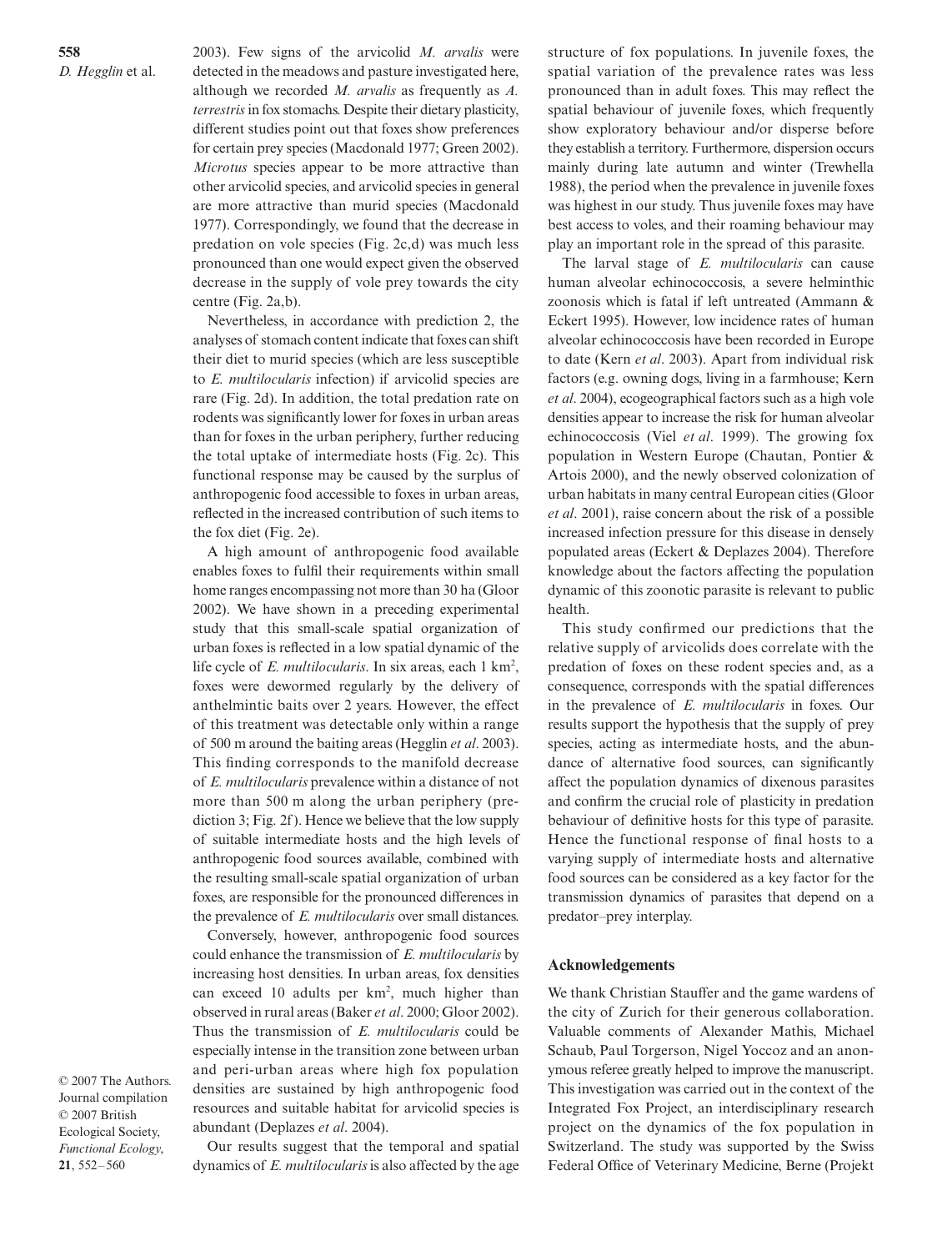**559** *Plastic predation behaviour and parasite transmission*

No. 1·99·03) and the Swiss Federal Office for Education and Science, Berne (EchinoRisk Projekt QLK2- CT-2001-001995/BBW No. 00.0586-2).

#### **References**

- Akaike, H. (1973) Information theory and an extension of the maximum likelihood principle. *Second International Symposium on Information Theory, Tsahkadsor, Armenian SSR* (eds B.N. Petrov and F. Csaki), pp. 267–281. Akademiai Kiado, Budapest.
- Ammann, R. & Eckert, J. (1995) Clinical diagnosis and treatment of *Echinococcosis*in humans. *Echinococcus and Hydatid Disease* (eds R.C.A. Thompson and A.J. Lymbery). CAB International, Wallingford, UK.
- Anonymous (2000) *Statistisches Jahrbuch der Stadt Zürich 2000* (in German). Statistical Department of the City of Zurich, Zurich.
- Baker, P.J., Funk, S.M., Harris, S. & White, P.C.L. (2000) Flexible spatial organization of urban foxes, *Vulpes vulpes*, before and during an outbreak of sarcoptic mange. *Animal Behaviour* **59**, 127–146.
- Brown, S.P., Renaud, F., Guegan, J.F. & Thomas, F. (2001) Evolution of trophic transmission in parasites: the need to reach a mating place? *Journal of Evolutionary Biology* **14**, 815–820.
- Burnham, K. & Anderson, D. (1998) *Model Selection and Inference: A Practical Information-theoretic Approach*. Springer-Verlag, New York.
- Cantor, S.B., Sun, C.C., Tortolero-Luna, G., Richards-Kortum, R. & Follen, M. (1999) A comparison of *C*/*B* ratios from studies using receiver operating characteristic curve analysis. *Journal of Clinical Epidemiology* **52**, 885–892.
- Chautan, M., Pontier, D. & Artois, M. (2000) Role of rabies in recent demographic changes in red fox (*Vulpes vulpes*) populations in Europe. *Mammalia* **64**, 391–410.
- Choisy, M., Brown, S.P., Lafferty, K.D. & Thomas, F. (2003) Evolution of trophic transmission in parasites: why add intermediate hosts? *American Naturalist* **162**, 172–181.
- Contesse, P., Hegglin, D., Gloor, S., Bontadina, F. & Deplazes, P. (2004) The diet of urban foxes (*Vulpes vulpes*) and the availability of anthropogenic food in the city of Zurich, Switzerland. *Mammalian Biology* **69**, 81–95.
- Day, M.G. (1966) Identification of hair and feather remains in the gut and faeces of stoats and weasels. *Journal of Zoology (London)* **148**, 201–217.
- Deplazes, P., Hegglin, D., Gloor, S. & Romig, T. (2004) Wilderness in the city: the urbanization of *Echinococcus multilocularis*. *Trends in Parasitology* **20**, 77–84.
- Dickman, C.R. & Doncaster, C.P. (1987) The ecology of small mammals in urban habitats. I. Populations in a patchy environment. *Journal of Animal Ecology* **56**, 629–640.
- Dickman, C.R. & Doncaster, C.P. (1989) The ecology of small mammals in urban habitats. II. Demography and dispersal. *Journal of Animal Ecology* **58**, 119–127.
- Doncaster, C.P., Dickman, C.R. & Macdonald, D.W. (1990) Feeding ecology of red foxes (*Vulpes vulpes*) in the city of Oxford, England. *Journal of Mammalogy* **71**, 188–194.
- Doncaster, C.P. & Macdonald, D.W. (1991) Drifting territoriality in the red fox *Vulpes vulpes*. *Journal of Animal Ecology* **60**, 423–440.
- Eckert, J. (1998) Alveolar echinococcosis (*Echinococcus multilocularis*) and other forms of echinococcosis (*Echinococcus vogeli* and *Echinococcus oligarthrus*). *Zoonoses* (eds S.R. Palmer, L. Soulsby and D.I.H. Simpson), pp. 689–716. Oxford Medical Publications, Oxford, UK.
- Eckert, J. & Deplazes, P. (2004) Biological, epidemiological and clinical aspects of echinococcosis: a zoonosis of increasing concern. *Clinical Microbiology Reviews* **17**, 107–135.
- Eckert, J., Schantz, P.M., Gasser, R.B. *et al.* (2001) *Geographic Distribution and Prevalence*. *WHO/OIE Manual on Echinococcosis in Humans and Animals* (eds J. Eckert, M.A. Gemmel, F.-X. Meslin and Z.S. Pawlowski), pp. 100–142. World Health Organization/World Organisation for Animal Health, Paris.
- Giraudoux, P., Pradier, B., Delattre, P., Deblay, S., Salvi, D. & Defaut, R. (1995) Estimation of water vole abundance by using surface indices. *Acta Theriologica* **40**, 77–96.
- Gloor, S. (2002) *The rise of urban foxes* (Vulpes vulpes) *in Switzerland and ecological and parasitological aspects of a population in the recently colonised city of Zurich*. PhD thesis, University of Zurich, Zurich.
- Gloor, S., Bontadina, F., Hegglin, D., Deplazes, P. & Breitenmoser, U. (2001) The rise of urban fox populations in Switzerland. *Mammalian Biology* **66**, 155–164.
- Gottstein, B., Saucy, F., Wyss, C. *et al.* (1996) Investigations on a Swiss area highly endemic for *Echinococcus multilocularis*. *Applied Parasitology* **37**, 129–136.
- Green, K. (2002) Selective predation on the broad-toothed rat, *Mastacomys fuscus* (Rodentia: Muridae), by the introduced red fox, *Vulpes vulpes*(Carnivora: Canidae), in the Snowy Mountains, Australia. *Austral Ecology* **27**, 353–359.
- Harris, S. (1981) The food of suburban foxes (*Vulpes vulpes*), with special reference to London. *Mammal Review* **11**, 151–168.
- Harris, S. & Smith, G.C. (1987) Demography of two urban fox (*Vulpes vulpes*) populations. *Journal of Animal Ecology* **24**, 75–86.
- Hausser, J. (1995) *Säugetiere der Schweiz*. Birkhäuser-Verlag, Basel, Switzerland.
- Hegglin, D., Ward, P. & Deplazes, P. (2003) Anthelmintic baiting of foxes against urban contamination with *Echinococcus multilocularis*. *Emerging Infectious Diseases* **9**, 1266–1272.
- Henttonen, H., Fuglei, E., Gower, C.N. *et al.* (2001) *Echinococcus multilocularis* on Svalbard: introduction of an intermediate host has enabled the local life-cycle. *Parasitology* **123**, 547–552.
- Hofer, S., Gloor, S., Muller, U., Mathis, A., Hegglin, D. & Deplazes, P. (2000) High prevalence of *Echinococcus multilocularis* in urban red foxes (*Vulpes vulpes*) and voles (*Arvicola terrestris*) in the city of Zurich, Switzerland. *Parasitology* **120**, 135–142.
- Kappeler, A. (1991) *Die orale immunisierung von Füchsen gegen Tollwut in der Schweiz*. PhD thesis, University of Bern, Bern, Switzerland.
- Kern, P., Bardonnet, K., Renner, E. *et al.* (2003) European echinococcosis registry: human alveolar echinococcosis, Europe, 1982–2000. *Emerging Infectious Diseases* **9**, 343–349. <http://www.cdc.gov/ncidod/EID/vol9no3/02-0341.htm>
- Kern, P., Ammon, A., Kron, M. *et al.* (2004) Risk factors for alveolar echinococcosis in humans. *Emerging Infectious Diseases* **10**, 2088–2093.
- Kjellander, P. & Nordström, J. (2003) Cyclic voles, prey switching in red fox, and roe deer dynamics – a test of the alternative prey hypothesis. *Oikos* **101**, 338–344.
- Macdonald, D.W. (1977) On food preference in the red fox. *Mammal Review* **7**, 7–23.
- Mackiewicz, J.S. (1988) Cestode transmission patterns. *Journal of Parasitology* **74**, 60–71.
- Niethammer, J. & Krapp, F. (1982) *Nagetiere I and 2/I, Nagetiere II*. Akademische Verlagsgesellschaft, Wiesbaden, Germany.
- Norusis, M.J. (1986) *SPSS/PC + Advanced Statistics* SPSS, Chicago, IL, USA.
- Quéré, J.-P., Raoul, F., Giraudoux, P. & Delattre, P. (2000) An index method of estimating relative population densities of the common vole (*Microtus arvalis*) at landscape scale. *Revue d'Ecologie: La Terre et la Vie* **55**, 25–32.
- Stieger, C., Hegglin, D., Schwarzenbach, G., Mathis, A. & Deplazes, P. (2002) Spatial and temporal aspects of urban

© 2007 The Authors. Journal compilation © 2007 British Ecological Society, *Functional Ecology*, **21**, 552–560